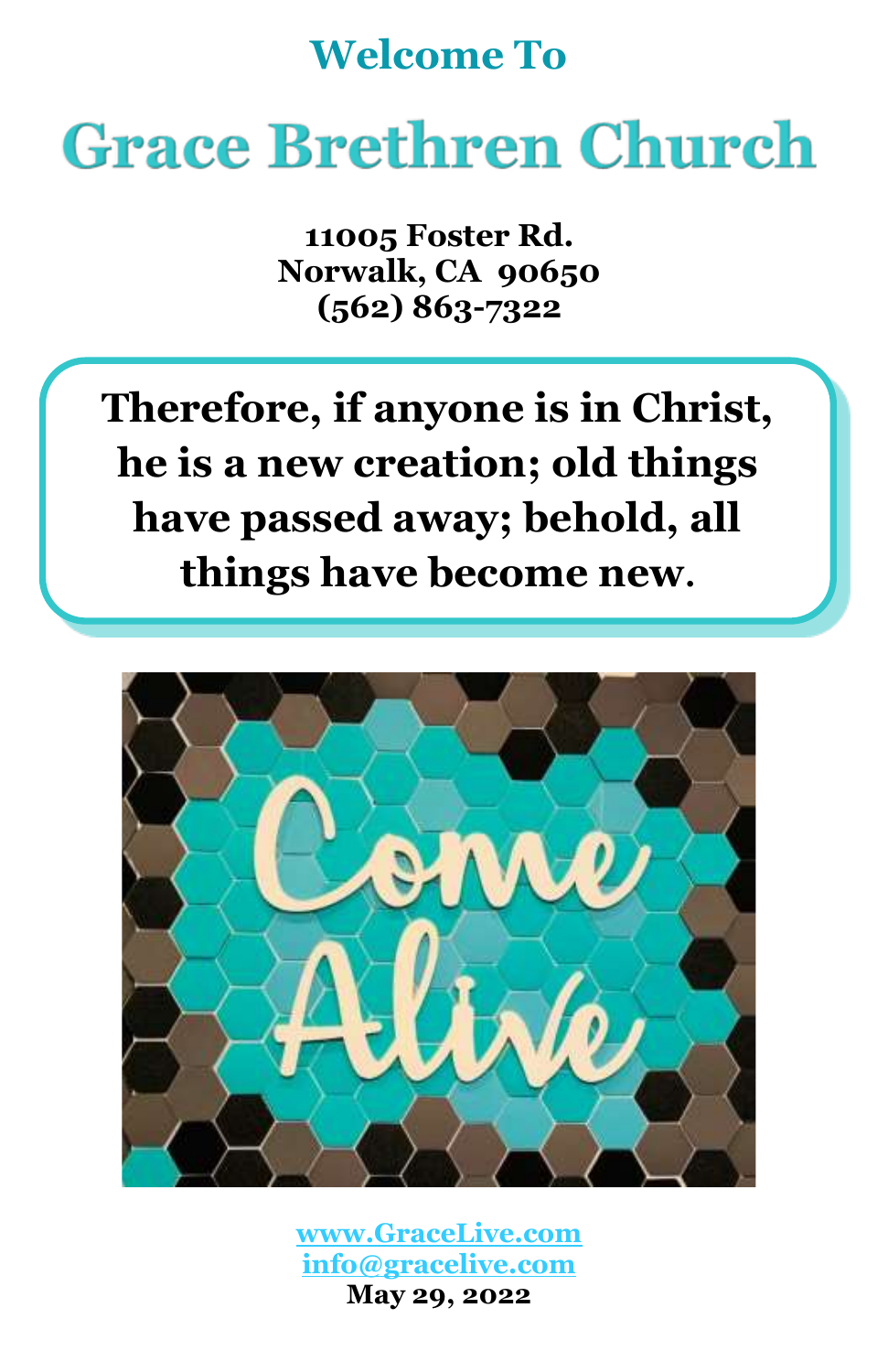## **Sundays at Grace**

Bible Classes: **9:00am**

Grace Gathering [Courtyard]: **9:40am**

Grace Worship Service: **10:00am**

**Pastor Oscar Chavez**

Series: **Love Does**

**Sermon Title: "Love is Selfless"**

Weekly Theme Passage 1 Corinthians 13:5

**We welcome our guests today and if you are new to Grace** and are looking for a way to connect, text the word **"CONNECT"** to **562.444.1211** and we will text you occasional updates and happenings at GRACE. We are so glad you are here!



- 1) Go to [www.gracelive.com](https://mandrillapp.com/track/click/30119321/www.gracelive.com?p=eyJzIjoiVFlsX2d2Skp4NlhxZ2p4SURJd1BiQ3BjS2dNIiwidiI6MSwicCI6IntcInVcIjozMDExOTMyMSxcInZcIjoxLFwidXJsXCI6XCJodHRwOlxcXC9cXFwvd3d3LmdyYWNlbGl2ZS5jb21cIixcImlkXCI6XCI3ZDU3MmMyMmZkMmI0ZWJkYmQxODBiMWI4MTY1NDg0MlwiLFwidXJsX2lkc1wiOltcImUyMmY4ODVmYjE0YzEzNDBjMzk0N2UxN2E3MTRjYjZlNGI4ODE4N2VcIl19In0) and click on the YouTube link on the homepage **OR**
- 2) Go directly to YouTube.com and search for 'Grace Norwalk'

If you are having any trouble connecting, we will record the service in both audio and video and will have it posted to our website after the service is over.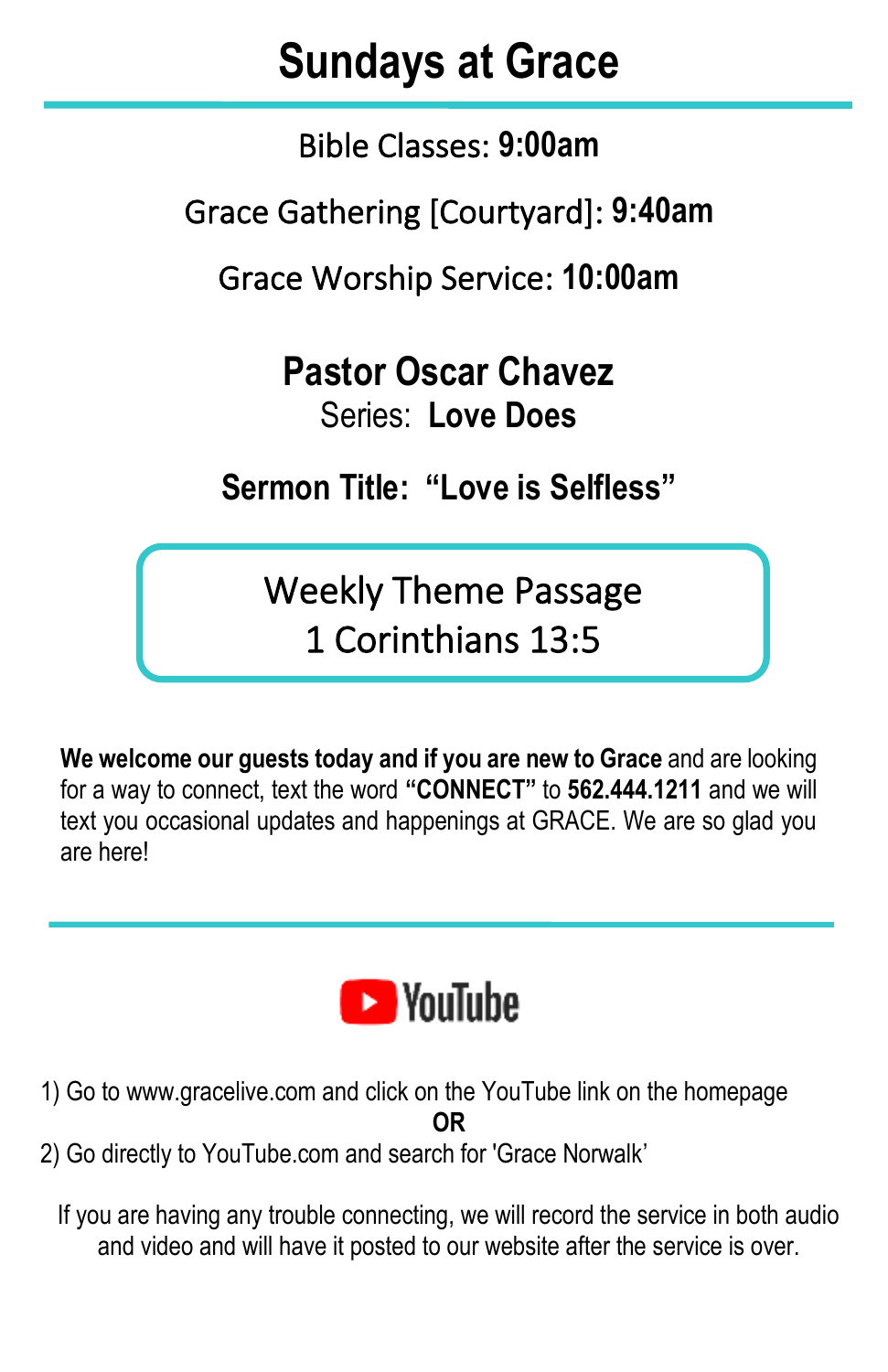

## HAPPY BIRTHDAY

| Sal Medina             | Wed          | June 1 |
|------------------------|--------------|--------|
| <b>Mark Castrellon</b> | <b>Thurs</b> | June 2 |
| Elisa Garcia           | Sun          | June 5 |

## EVENTS THIS WEEK @ GRACE

| <b>May 30</b> |                    |
|---------------|--------------------|
| May 31        | 6:30 <sub>pm</sub> |
| May 31        | 7:00 <sub>pm</sub> |
| June 1        | 6:30 <sub>pm</sub> |
| June 1        | 6:30 <sub>pm</sub> |
| June 1        | 6:30 <sub>pm</sub> |
| June 2        | 6:00 <sub>pm</sub> |
| June 3        | 6:30 <sub>pm</sub> |
| June 4        | 9:00am             |
|               |                    |

#### **Grace Kids Summer Camp**

On July 17 -22 some of our Grace Kids are heading off to Cedarbrook Camp. Today (Sunday, May 29) is the last day to register your child, so stop by the Connect Center for more info & pricing discounts. If you would like to give towards the cost of kids going to camp you can mark your offering envelope as "Grace Kids Summer Camp". Here are the students currently signed up and their financial goals:

|  |  | • Arianna   Goal: \$395 Currently has: \$250     |
|--|--|--------------------------------------------------|
|  |  | • Rylee $\vert$ Goal: \$395 Currently has: \$250 |
|  |  | • Hannah   Goal: \$395 Currently has: \$250      |

### **Serving the Momentum Travel Team**

Looking for a way to serve others? We are looking for a few people to help provide a lunch or a dinner for the 15 Momentum Travel Team students that will be on our campus this June. Stop by the Connect Center in the church lobby to see the available dates & sign up for a meal.

Tim Lansing, Urban Center LA Director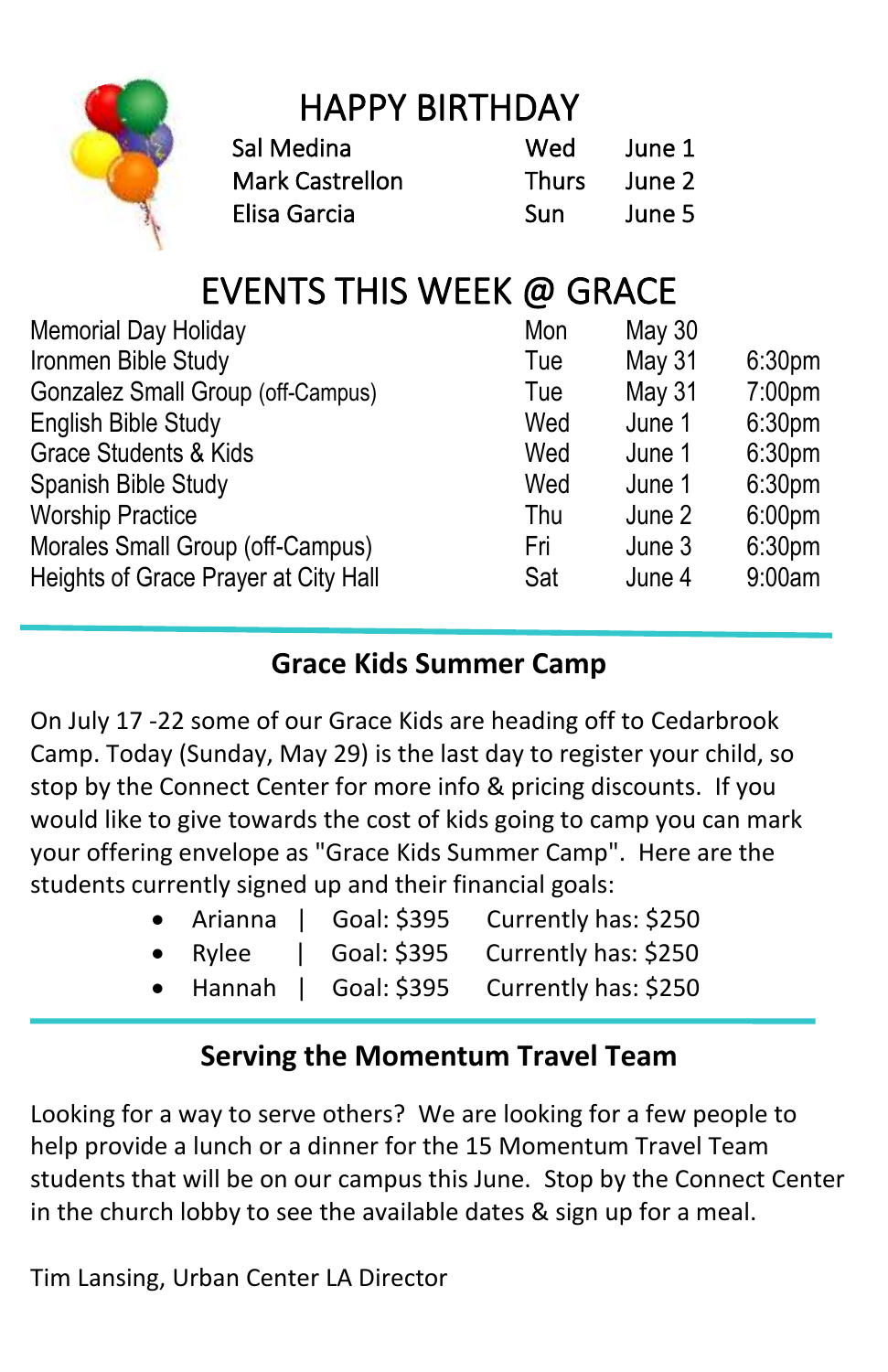

#### **Devotional for the Week: Living a Selfless Life**

"Do nothing out of selfish ambition or vain conceit. Rather, in humility value others above yourselves,

not looking to your own interests but each of you to the interests of the others." Philippians 2:3-4 NIV

#### **The Foundation for Others First Living**

The Bible says you were created in the image of God. YOU! You are made to be like Him. If you truly embrace that, then you'll realize you were made to serve, help, and be there for other people.

If you call yourself a Christian, that means you want to live like Jesus. And if you look at the life of Jesus, it was all about other people. He was always helping people, healing people, teaching people, serving people, loving people – the list goes on and on.

If you want to be like Jesus and truly live a Christian life, that means you do the same. Live like you believe you were created in the image of God. Serve others like you're living out the life of Jesus. Challenge yourself every day to look for opportunities – big or small – to serve, help, love, and be there for other people. When you do this, you'll be living the way God created you to live.

**Attendance Last Week: In-Person Service: 75 Online Viewed: 36**